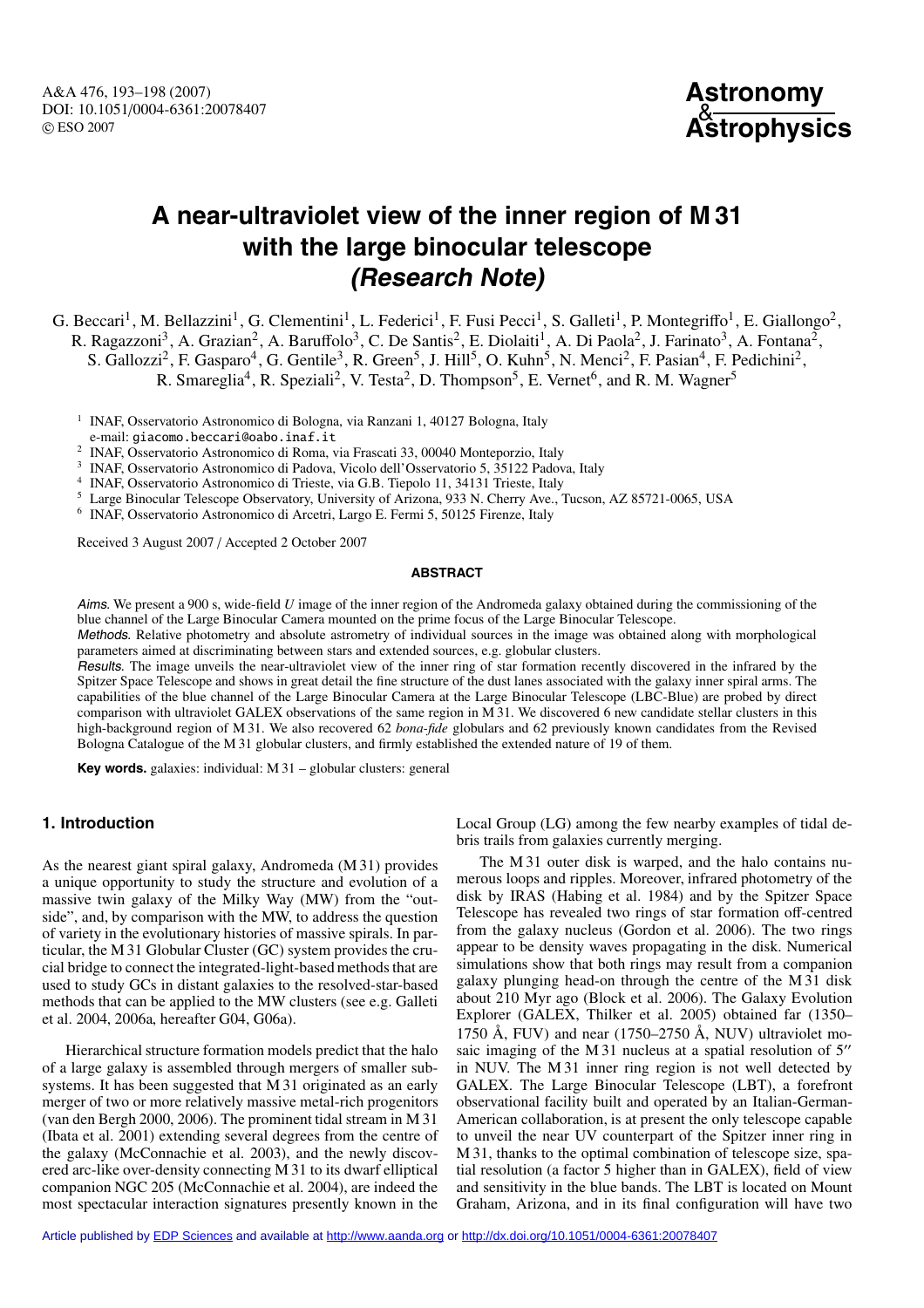8.4 m primary mirrors on a common mount, feeding various instruments (Salinari 1999; Hill et al. 2006). Science commissioning at prime focus was carried out during October–December 2006 with a single mirror feeding the blue channel of the Large Binocular Camera (LBC-Blue; Ragazzoni et al. 2006; Giallongo et al. 2007), a UV-optimized wide-field mosaic camera consisting of four CCD chips of  $2048 \times 4608$  pixels, with a mean pixel scale of 0.225"/pixel. The mosaic covers a field of view (FOV) of  $24' \times 25'$ ; once the inter-chip gaps are taken into account, the effective sampled area is  $\sim$ 23' × 23'.

In this paper we present results from a 900 s wide-field *U* band image of the M 31 inner regions, reaching the limiting magnitude *U* ∼ 25 mag. This image was obtained with the LBT during the commissioning phase, with the purpose of testing the *U* capabilities of the blue channel of the LBC. The image is compared to the GALEX and Spitzer views of the same area. Results are also presented on new M 31 candidate stellar clusters that were identified on the image.

### **2. Observations and data analysis**

The  $t_{\rm exp}$  = 900 s *U* (Bessel) image of M 31 that is the subject of the present analysis was acquired on UT 2006, December 25, with the LBT telescope set at  $RA(J2000) = 00$  42 42.8 and  $Dec(J2000) = +41$  16 12.8. The selected field is centred on the M 31 inner dust ring discovered by Spitzer at about 0.5 kpc from the M 31 centre. The inner ring extends for about 9' in the Spitzer image. The field of view of LBC-Blue allows to cover it entirely and to sample also small portions of the M 31 outer ring. Seeing conditions during the observations were modest ( $FWHM \approx 2$ " at 1.4 air-masses). Nevertheless, we obtained an outstanding image of M 31, and fully succeeded both in tracing the fine structure of the innermost regions of Andromeda and finding new candidate stellar clusters in the galaxy.

The image was bias-subtracted and flatfield-corrected using standard IRAF<sup>1</sup>/mscred procedures and best flat-field and bias images kindly made available by the LBC team<sup>2</sup>. Each chip was then searched for sources down to  $3\sigma$  above the local background level using Source Extractor (Sextractor, Bertin et al. 1996). Sextractor provides positions and magnitudes as well as a number of morphological parameters of the detected sources that can be used for source classification, e.g. to discriminate between Point Sources (PS) and Extended Sources (ES, see below). Our final list of well behaved sources contains 5539 entries selected to have Sextractor quality flag equal to 0, that means optimally measured sources.

Astrometric catalogues typically used to search for counterparts and find astrometric solutions such as the GSC2 or the 2MASS have very few stars in this innermost region of M 31. Fortunately, a very appropriate secondary source is the Johnson-Kron-Cousins UBVRI photometry down to  $V \sim U \sim 23$  mag of 371781 sources in a 2.2 deg<sup>2</sup> area of M 31 by Massey et al. (2006, hereafter M06). Our field is fully included within the area covered by M06. M06 data-set contains stars as bright as *V* ∼ 14 mag, that allow to obtain absolute astrometric solutions using standards from the USNO-B1.0 catalogue (Monet et al. 2003). We found more than a thousand stars in common with M06 in each chip of our image. With these stars we derived

<sup>1</sup> IRAF is distributed by the National Optical Astronomy Observatory, which is operated by the Association of Universities for Research in Astronomy, Inc., under cooperative agreement with the National Science Foundation.

astrometric solutions modelled by third order polynomials with residuals  $\leq 0.16''$  rms in both RA and Dec. The astrometric solution was then ingested into the mosaic image and a background subtracted version was produced using SWARP<sup>3</sup> (Bertin et al. 2002). This image is shown in the upper panel of Fig. 1. We advise the reader that the electronic version of the figure should be retrieved to appreciate the incredible amount of information that is present in this image.

The stars in common with M06 also allowed us to derive a rough absolute photometric calibration of the sources in our image. Since we lack colours we cannot apply colour-terms to our calibration, thus the uncertainty in our absolute photometry is of the order of  $\pm 0.5$  mag, very large but still sufficient to provide a rough estimate of the limiting magnitude we have reached. From 596 relatively bright ( $U \le 20$  mag) stars in common between the two catalogues we found  $U = MAG\_AUTO+25.63$  mag, where *MAG\_AUTO* are the instrumental magnitudes we obtained from Sextractor and *U* are the calibrated magnitudes in the standard system from M06. The faintest sources in our catalogue have  $U \approx 25$  mag, 90% of the sources have  $U \le 22$  mag. The uncertainty in the relative photometry for *U*  $\leq$  22.0 mag is  $\epsilon_U \leq 0.05$ <br>mag fan *U*  $\leq$  24.0 mag is  $\epsilon_U \leq 0.10$  mag This is prehand the mag, for *U* ≤ 24.0 mag is  $\epsilon$ *U* ≤ 0.10 mag. This is perhaps the deepest wide-field, high resolution *U* image of Andromeda ever obtained.

## **3. Mapping the M 31 dust lanes: LBC vs. GALEX and Spitzer**

The LBT image (see upper panel in Fig. 1) shows in great detail the fine structure of the dust lanes associated with the M 31 inner spiral arms and provides a superb demonstration of the outstanding capabilities of the LBC-Blue system, in a regime of high and strongly varying background such as the considered portion of Andromeda, where the very luminous and extended bulge is superposed to the inner pattern of the spiral arms, traced by bright stars and prominent dust lanes. In Fig. 1 we show the LBC-Blue mosaic compared to a mosaic ∼24'  $\times$  25' image of the M 31 nucleus obtained by GALEX (lower-left panel; Thilker et al. 2005) and with an Infrared (24  $\mu$ m) image (Gordon et al. 2006) of the Andromeda galaxy observed with the Multiband Imaging Photometer (MIPS; lower-right panel) on board to the Spitzer telescope<sup>4</sup>.

The M 31 outer ring at a radius of 10 kpc is clearly visible in the three images, while the inner ring is not resolved by the GALEX data, which only show diffuse light at its position. Indeed, the simple visual comparison of the LBC-Blue and the GALEX images allows one to appreciate the striking resolution capabilities of the blue camera on LBT. The structures of the M 31 arms that appear smeared and undefined in the GALEX image, are resolved into individual stars by the LBC-Blue camera. The LBC-Blue image sharply outlines the contours of the M 31 inner emitting regions that appear sparse and diffuse on the GALEX image.

The LBC-Blue and the Spitzer images are almost the positive and negative of each other, since at the infrared wavelengths sampled by Spitzer, dust is the main light emitter, while in our U image we can see dust structures only because they intercept the light coming from the disc and bulge of M 31 lying in the background. Hence, any dust lane or feature that is apparent in Spitzer images and is not seen in the LBC *U* image is probably

 $<sup>2</sup>$  http://lbc.oa-roma.inaf.it/</sup>

See www.terapix.fr

<sup>4</sup> The image was retrieved from the NASA web site at

http://ipac.jpl.nasa.gov/media\_images/ssc2005-20a1.jpg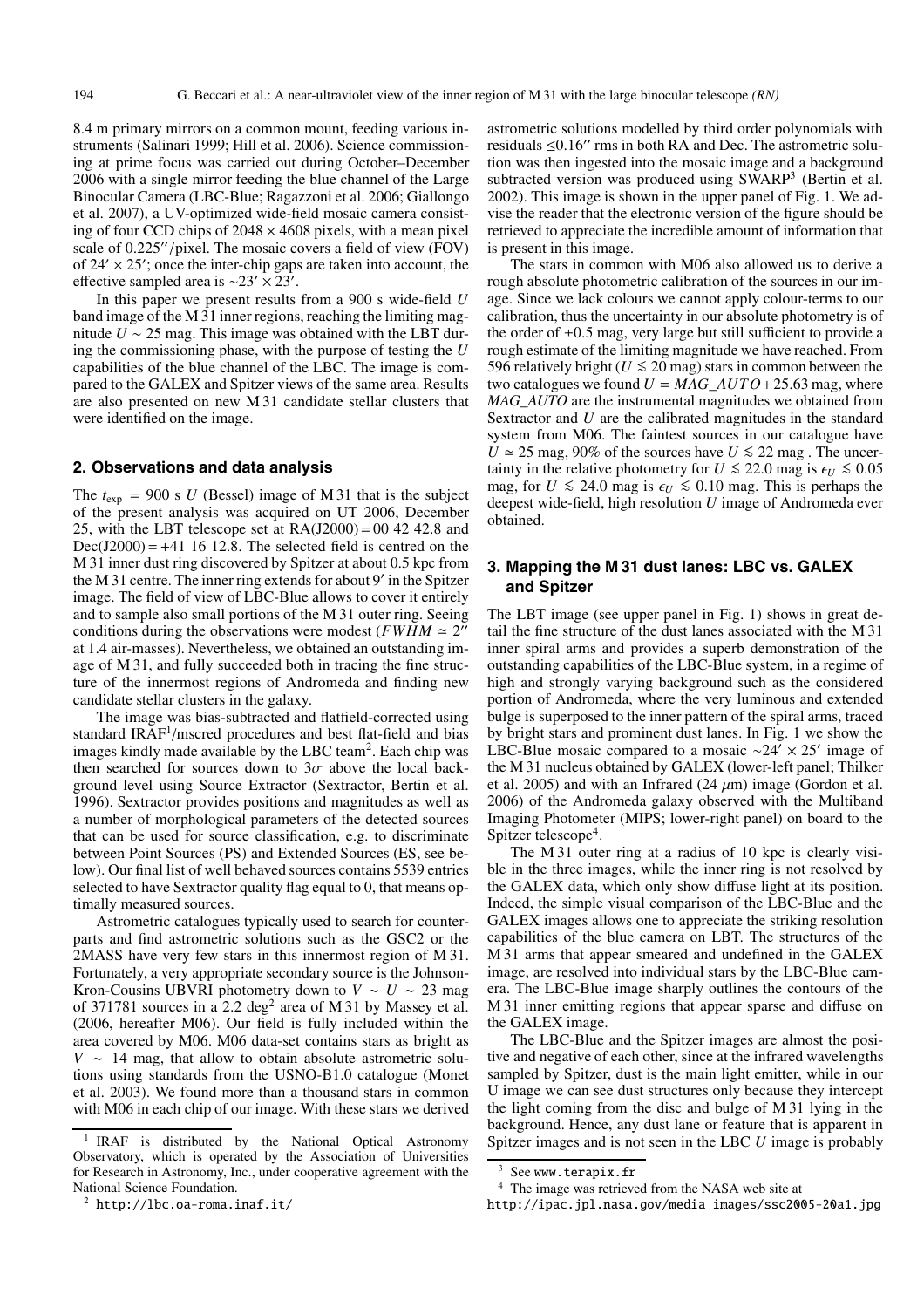

LBC-Blue



# **GALEX**

**Spitzer Space Telescope** 

**Fig. 1.** *Upper panel*: sky-subtracted mosaic image of the center of M 31 obtained with the LBC-Blue. *Lower-left panel*: the Andromeda galaxy observed with GALEX (from Thilker et al. 2005). The image is a composite representation of the GALEX FUV and NUV data. Field of View is  $\sim$  24'  $\times$  25', North is up and East is left. The M 31 outer ring at a radius of 10 kpc is clearly visible in both images, instead the inner ring is not resolved by the GALEX data, which only show diffuse light at its position. *Lower-right panel*: the same portion of Andromeda observed with the Multiband Imaging Photometer (MIPS) on board to the Spitzer Space Telescope at a wavelength of 24 microns (from Gordon et al. 2006). Two well defined dust rings are clearly visible, an outer ring at a radius of 10 kpc, and a second 1.5 by 1 kpc inner ring offset by approximately 0.5 kpc from the galaxy nucleus. Dimensions and orientation of the GALEX and Spitzer images are the same as in the LBC image.

located *behind* most of the stellar disc of M 31 in that direction. This comparison allows some insight on the three-dimensional structure of the dust patterns in M 31. On the other hand, a dust lane that is discerned on the LBC image but is not seen in the Mid IR image may indicate that the feature has a different temperature than the other structures. Moreover the finest details of the dust lanes and annuli can be discerned on the LBT image at a higher level of resolution than in the Spitzer image (Gordon et al. 2006).

A deeper discussion of these aspects is beyond the scope of the present paper, and here we simply draw the attention on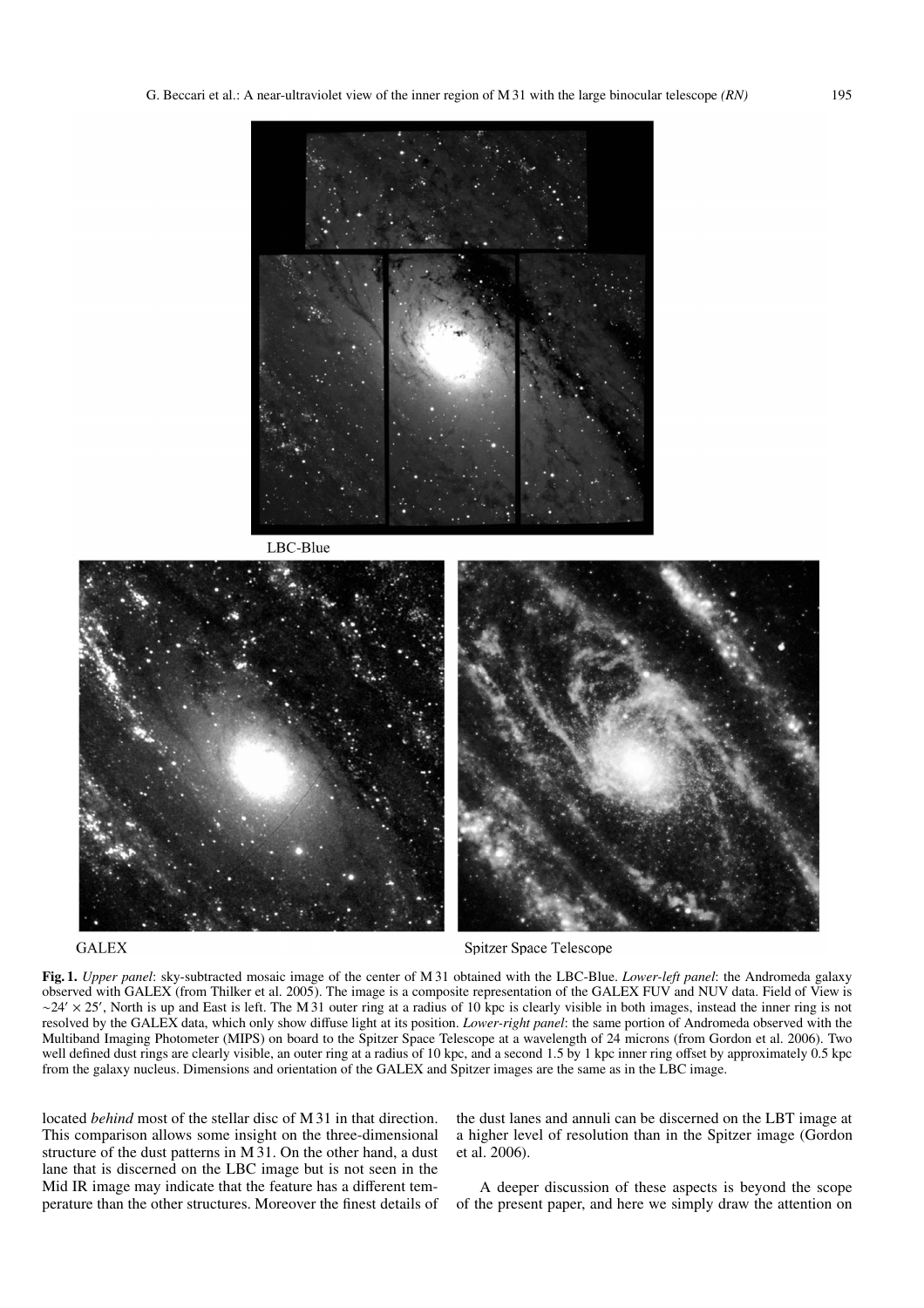another rather straightforward use of the LBT image: a search for new candidate stellar clusters in M 31.

#### **4. New candidate stellar clusters**

Since the review by Harris & Racine (1979), there has been a longstanding debate in the literature about the so called "missing candidate" globular clusters in the bulge of M 31 (see e.g. Barmby et al. 2001; Puzia et al. 2005, and references therein, for recent discussions of this problem). We have used our LBT *U* image to search for new globular clusters in the inner regions of M 31, altough the *U* filter is far from being the ideal passband to search for classical old (and hence red) GCs. In fact, our U image is best suited for the detection of young/hot stellar populations. Therefore it is likely that any new cluster identified in this image is a young system, either an open cluster or a blue luminous compact cluster (BLCC) as recently found by Fusi Pecci et al. (2005).

The long experience in the search for GCs in M 31 taught us that the lists of GC candidates are mainly contaminated by foreground Galactic stars and distant galaxies lying in the background, while HII regions and other types of spurious sources play a secondary role, (see G04 and G06a). Lacking high spatial resolution allowing to resolve clusters into individual stars (see Barmby et al. 2007; Galleti et al. 2006b, 2007), the usual way to disentangle GCs from background galaxies is via low resolution spectroscopy allowing the measure of the source's radial velocity: distant galaxies have high positive velocities due to cosmological recession, while *bona-fide* M 31 GCs should have velocities comparable to the galaxy systemic velocity,  $(V_r(M 31) \simeq$  $-300 \pm 450$  km s<sup>-1</sup>, G06a). For those cases where the actual nature of a candidate cannot be discerned by the radial velocity, a crucial test is to check whether the target appears on the image as ES (hence a genuine cluster) or as a PS (i.e. a star, see G06a). In the Revised Bologna Catalogue of the M 31 globular clusters (RBC, G04) we keep track not only of confirmed *genuine* GCs and of candidates yet to be confirmed, but also list *false* candidates that turned out to be galaxies, stars and HII regions.

The high surface brightness background and the strong extinction of the prominent dust structures in our LBT image proved a natural and very efficient shield against contamination by background galaxies. Among the 124 spurious sources flagged as confirmed galaxies in the RBC, only one occurs in the region sampled by our image. Moreover, the *U* passband also disfavours contaminating background galaxies, which are typically quite red (G04, G06a). Hence any "roundish" source in our image that appears to be significantly more extended than a star of similar luminosity may be a good stellar cluster candidate.

To search for new candidates we first cross-correlated our catalogue against the RBC (which now includes also the clusters and candidates recently found by Kim et al. 2007), using a tolerance radius of 1". In this way we recovered 62 confirmed clusters, 27 confirmed stars, and 62 candidate clusters.

92% of the M 31 confirmed GCs recovered in our LBT image have *U* magnitude brighter than 20 mag, hence about 5 magnitudes brighter than the limiting magnitude of our photometry  $(U \sim 25 \text{ mag})$ . Then, we plotted all sources in a diagnostic diagram where the log of the isophotal area is displayed against the log of the isophotal flux (log *A*–log *F* diagram, hereafter AF diagram, see G06a). This diagram is produced out of quantities directly output by Sextractor and is very effective in discriminating between PSs and ESs (see G06a).

The AF diagram of the sources (small dots) in our LBT image is shown in Fig. 2, with confirmed GCs plotted as pentagons,



**Fig. 2.** *F*-*A* diagram for the detected sources (dots). Pentagons are confirmed globular clusters, filled triangles are confirmed stars, and small open circles are the previously known candidate globular clusters from the RBC. Crosses are our new candidate clusters.

previously known *candidate* GCs as encircled dots, and the previously known (from the RBC) stars as filled triangles. The AF diagram is usually dominated by a relatively narrow, well defined diagonal band with a sharp lower envelope due to PSs (stars). Sources lying significantly above the PS sequence are clearly extended (they have a larger isophotal area for their flux with respect to a star). The poor seeing conditions of our observations resulted into a rather wide PS strip, as judged by the position of known stars in the AF diagram. However, adopting a very conservative threshold and selecting as bona-fide ESs only sources lying above the upper diagonal line running parallel to the PS band of Fig. 2, we were able to identify 25 previously unknown Extended Sources. Visual inspection of the image revealed that most of these new ESs appear somehow irregular or superposed to strong structures of the background and/or have ellipticity *e* > 0.4 (see Barmby et al. 2007; and Galleti et al. 2007), or have some other problem making their classification uncertain. Notice that the shape of each new ES was locally compared to that of surrounding confirmed stars in order to exclude elongation effects due to worse focus or astigmatism in some parts of the field.

To be conservative, we excluded all the uncertain sources, and were thus left with *six* well behaved, nearly round sources displaying a clear halo of light surrounding the central peak, as it is typical of genuine stellar clusters. Stamp size images of these six new good stellar cluster candidates are shown in Fig. 3 along with one previously known genuine M 31 GC and one star of similar magnitude, for comparison. The newly identified cluster candidates have  $17.5 \le U \le 19.5$  mag; they have been named according to the RBC convention, as they will be included in the updated catalogue; their main characteristics are summarised in Table 1. Notice that, by comparing the *U* magnitudes of the new candidates with the values by M06, we found differences in the range from 0.3 mag for the brightest candidates up to 2.8 mag for the faintest ones, with our measurements being systematically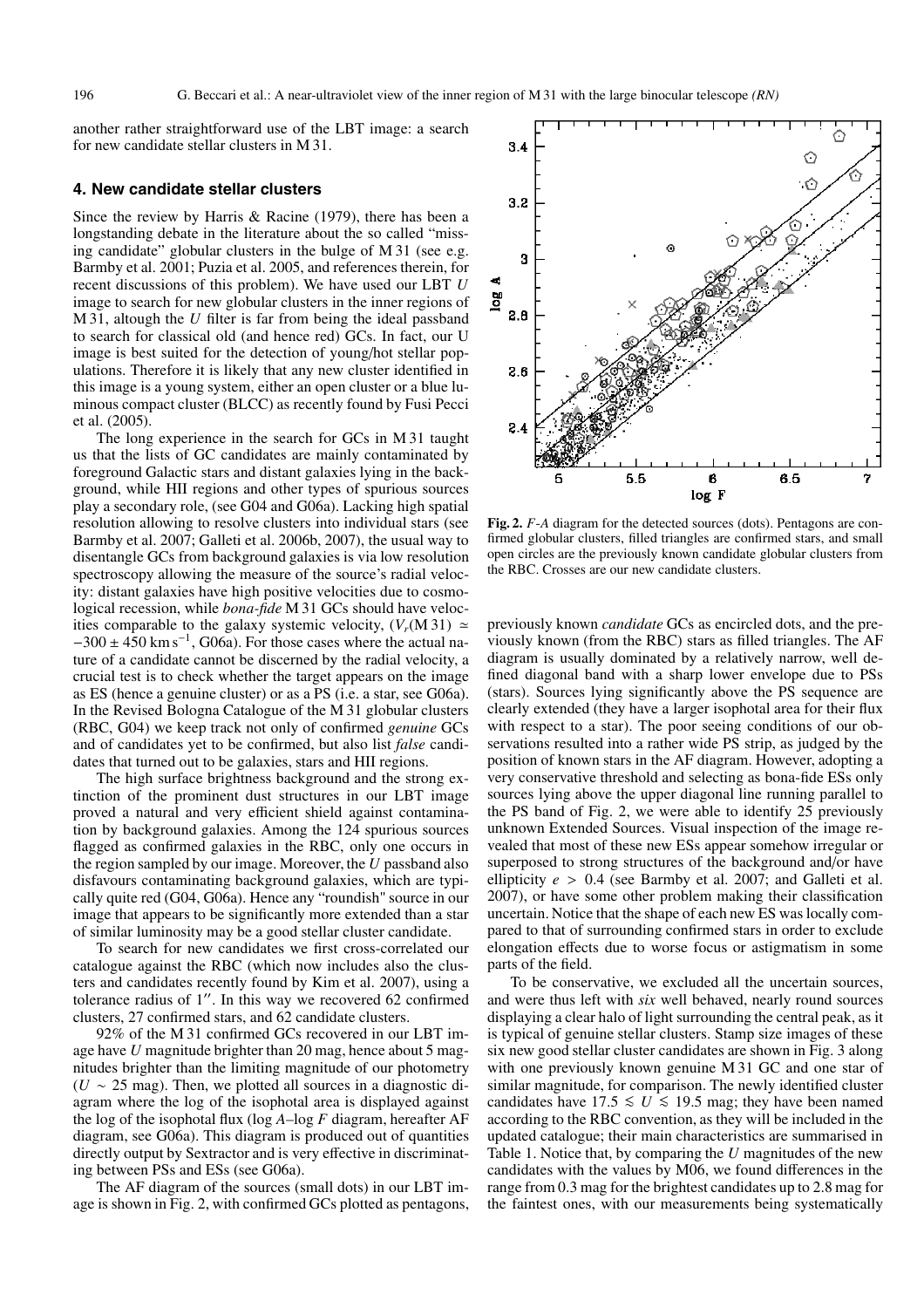

**Fig. 3.** *U* images of the six new candidate clusters, a star (*U* ∼ 18.5 mag) and a confirmed globular cluster with *U* ∼ 18.8 mag (B069). Notice that B069 is one of the blue luminous compact clusters (BLCCs) recently found by Fusi Pecci et al. (2005). Each image is ~10" on a side.

**Table 1.** Newly discovered candidate stellar clusters.

| Name             | $RA_{J2000}$ | $Dec_{J2000}$ | $U^a$ | <b>FWHM</b> | R     |
|------------------|--------------|---------------|-------|-------------|-------|
| B525             | 00:41:45.24  | 41:12:29.38   | 18.75 | 2.5''       | 1.22. |
| B526             | 00:42:03.08  | 41:16:23.50   | 18.90 | 4.1''       | 1.98  |
| B527             | 00:42:10.93  | 41:29:59.02   | 19.36 | 4.3''       | 2.05  |
| <b>B528</b>      | 00:43:11.90  | 41:23:47.91   | 19.25 | 5.4''       | 2.54  |
| <b>B529</b>      | 00:42:12.07  | 41:25:38.66   | 18.15 | 2.6''       | 1.22  |
| B <sub>530</sub> | 00:42:50.31  | 41:25:12.70   | 17.72 | 2.8''       | 1.33  |

*<sup>a</sup>* Approximate values, see text.

brighter. The reason is that we measured magnitudes of the extended sources by using isophotal fluxes, while M06 measured magnitudes by PSF fitting modelled on suitable PSF stars, thus probably losing light for the most extended sources.

To further investigate the nature of the new cluster candidates we checked the HST archive and found that B528 and B530 have counterparts on ACS@HST archival images. B528 appears on three ACS images, namely: an *F*435*W* 2200 s long exposure (Program 10006, PI Garcia), and on two 2370 s long exposures in the *F*606*W* and *F*814*W* filters (Program 10260, PI Harris). On the *F*435*W* image the cluster appears as a young low-density association (probably an open cluster), that becomes progressively fainter on the *F*606*W* and *F*814*W* images, respectively. On the same frames we also identified two confirmed GCs, B162 and B159, which are bright and well defined on the ACS images while appear rather faint on the *U* LBC-Blue image. B530 appears on an *F*606*W* and an *F*814*W* WFPC2 3200 s image (Program 5971, PI Griffiths). In all the WFPC2 images the object appears as an extremely loose ensemble of stars.

We also computed the *R* parameter (i.e. the ratio of the *FWHM* of a given source over the average *FWHM* of stars in the same image, G06a), where  $R \gg 1.0$  values indicate the extended nature of the source. Out of the 62 RBC candidate GCs found in our image, 19 are found to have  $R > 1.20$ , thus establishing their extended nature on a quantitative basis. Their names

**Table 2.** *R* parameter for candidate M 31 GCs from the RBC.

| Name             | R     | Name         | R     | Name         | R     |
|------------------|-------|--------------|-------|--------------|-------|
|                  |       |              |       |              |       |
| B <sub>079</sub> | 2.113 | <b>B177</b>  | 1.236 | <b>B095D</b> | 1.206 |
| <b>B080</b>      | 1.590 | <b>B269</b>  | 1.364 | <b>B097D</b> | 1.480 |
| <b>B108</b>      | 1.277 | B271         | 1.864 | AU008        | 2.382 |
| <b>B142</b>      | 1.332 | <b>B057D</b> | 1.353 | V234         | 1.449 |
| B <sub>150</sub> | 1.327 | <b>B072D</b> | 1.279 | M001         | 1.225 |
| B <sub>157</sub> | 1.231 | <b>B089D</b> | 1.273 |              |       |
| B <sub>172</sub> | 1.230 | <b>B092D</b> | 1.873 |              |       |

and *R* ratios are provided in Table 2. With this additional piece of information, any radial velocity estimate will suffice to confirm whether they are genuine M 31 GCs or not.

#### **5. Discussion and conclusions**

The results presented in this paper provide first quantitative hints of the outstanding potential of the blue channel of the LBC on the Large Binocular Telescope. In spite of rather poor seeing conditions, a very deep *U* image of M 31 was obtained, reaching  $U \approx 25.0$  mag and revealing a harvest of details of the central region of Andromeda. Using a secondary astrometric catalogue it was possible to derive a more than satisfactory global astrometric solution (rms  $\simeq 0.16$ "). Though the background in the sampled region is very high and strongly variable we were able to obtain relative photometry accurate to  $\pm 0.1$  mag over the magnitude range  $16.5 ≤ U ≤ 24.0$  mag. Scientific return was easily obtained even from these very first commissioning images: (a) we highlighted fine structure details of the dust lanes in the inner regions of M 31; (b) six new good-quality M 31 stellar cluster candidates were identified, to be followed up spectroscopically; (c) the extended nature of 19 previously known GC candidates was also established on firm quantitative basis.

*Acknowledgements.* Based on data acquired using the Large Binocular Telescope (LBT). The LBT is an international collaboration among institutions in the United States, Italy and Germany. LBT Corporation partners are: The University of Arizona on behalf of the Arizona university system; Istituto Nazionale di Astrofisica, Italy; LBT Beteiligungsgesellschaft, Germany, representing the Max-Planck Society, the Astrophysical Institute Potsdam, and Heidelberg University; The Ohio State University, and The Research Corporation, on behalf of The University of Notre Dame, University of Minnesota and University of Virginia. Cross-correlations between different data-sets and search for astrometric solutions have been performed with the CataPack software, developed and maintained by P.Montegriffo. We thank the referee Pauline Barmby for suggestions and comments that have helped to significantly improve the overall quality of the paper . This research made use of the NASA/ADS database. Financial support for this study was provided by INAF.

#### **References**

- Barmby, P., Huchra, J. P., & Brodie, J. P. 2001, AJ, 121, 1482
- Barmby, P., Ashby, M. L. N., Bianchi, L., et al. 2006, ApJ, 650, L45
- Barmby, P., McLaughlin, D., Harris, W. E., Harris, G. L. H., & Forbes, D. A. 2007, AJ, 133, 2764
- Battistini, P., Bonoli, F., Braccesi, A., et al. 1980, A&AS, 42, 357
- Battistini, P., Bonoli, F., Braccesi, A., et al. 1987, A&AS, 67, 447
- Bertin, A., & Arnouts, S. 1996, A&AS, 117, 393
- Bertin, E., Mellier, Y., Radovich, M., et al. 2002, in Astronomical Data Analysis Software and Systems XI, ed. D. A. Bohlender, D. Durand, & T. H. Handley, ASP Conf. Ser., 281, 228
- Block, D. L., Bournaud, F., Combes, F., et al. 2006, Nature 443, 832
- Federici, L., Bellazzini, M., Galleti, S., et al. 2007, A&A, 473, 429 (F07)
- Fusi Pecci, F., Bellazzini, M., Buzzoni, A., et al. 2005, AJ, 130, 554
- Galleti, S., Federici, L., Bellazzini, M., Fusi Pecci, F., & Macrina, S. 2004, A&A, 423, 917